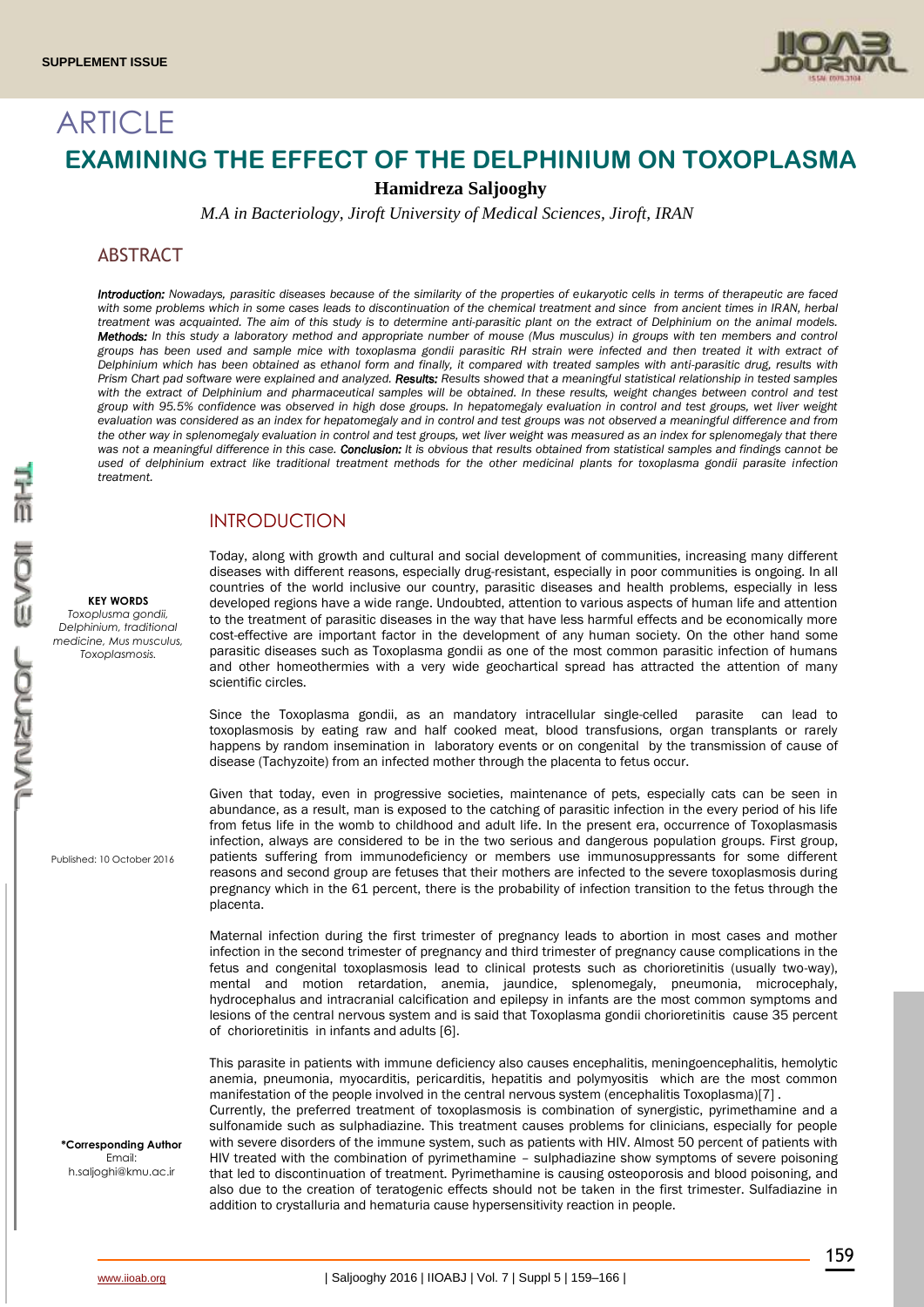

This combination is not able to completely eradicate the parasite in the host and when the parasites as cysts in the brain are deployed will not be affected by this combination. In patients with immunosuppressants suffering from toxoplasmosis, treatment should be continued during the life and in most cases, as soon as not to use the drug, severity of illness can be seen, on the other hand, drugs are potentially toxic and due to this, sometimes, usage of them in long time in patients with HIV, make some unwanted severe effects that cause to giving up the drug and furthermore because pyremithamine is teratogenic and its usage dose not advice in pregnancy periods[9]. Human at the first according to experience for treatment of their illness used plants which are close their environment and now according to world health organization's statistics, near 80 percent of world population use the herbal drugs that this statistic s is not developed countries is higher and in developed countries are lower. Because of some problems caused by chemical drugs and also drug resistance, thinking of building and using the herbal plant in some parasitic disease in cow and sheep in Iran and world is increasing as a need [10].

# MATERIALS AND METHODS

In this study which is based on the use of pharmaceutical laboratory studies, at first we collect delphinium plant from Tehran and Lorestan (near Borujerd), in the spring, its growing season and due to herbal extract which is existing in the delphinium, first, dry the plant organs in the environment and then divide it to some small pieces then to check all the existing compounds in plant extract, drench the chopped plant with methanol in the 1000 milliliter, then after 48 to 72 hours, separate aboveground organs of plant from the solution and then to more purification in case of additional materials, the solution with green color with the use of What man Filter Paper filtered. Finally, under vacuum, solvent extracted from solution and the cured extract obtained.

In this study, toxoplasma gondii parasite RH strain used which was always passaged in the parasitology field of Pasteur institute of Iran. Due to proliferation of parasites, first 3 mouse heads infected to parasite RH strain which were infected to this strain from intra peritoneal and disease symptoms showed clearly, killed by ether then to reach to peritoneal fluid which contain a lot of tachyzoite inner and out of cell, sterilized physiological saline entered to them and regain. Result suspension under microscope in the black field was studied and after dilution, if there is 20 to 25 tachyzoite in each field of view of lens 40 and absent of microbial contamination and after counting neubauer slide, from tachyzoite to peritoneal of mouse, near 10000 tachyzouites was injected to the peritoneal of tested mouse to infect to severe toxoplasmosis disease and it can be said that this amount of parasite RH strain is deadly for mouse and during 5 to 6 days lead to animal's death.

For grouping to treatment , 40 healthy male mice with weight near 30g from pedigree animal field of Pasteur Institute of Iran was provided and in 4 different groups was grouped and were studied during 8 days. Herbal extract solution,  $v / v 10\%$  ethanol 96 degrees and 90% physiological saline, three concentrations (1,10,100 milligrams per ml) provided. mice classified in groups of 10 and each group for 7 days one of the tested concentrations of plant extracts made extraversion to the possible effects of solvents (toxicity). Also, 40 mice weighing approximately 30 grams of the Pasteur Institute of Iran was prepared from animal pedigree and suspensions containing 10,000 Tachyzoites of parasites and was injected to the intra peritoneal to 30 mice of these mice and then mice were classified to 4 groups with 10 members.

The first group of patient mice treated with 200 ml of extract solvent in the survival time every day and the second group each day with 200 ml of the drug extract at a concentration of 100 mg per ml were treated during survival. The third group as control group served to compare the survival of patients treated with studied mice without treatment which were used and fourth group were placed as environmental control in the environment.

In each group, 24 hours after gavaging, animal were studied to study the disease amount or animal survival and cosmetic changes. In patient groups, time period between infection and animal death in each group was recorded and groups were compared in average time of survival with each other.

## RESULTS

As can be seen in [Table 1], in the survey of solution's effect on healthy mice, weight of liver and spleen in each test group was examined and in the first and third group, 9 mice and in the second group, 8 mice were survived at the end of test time.

**Table1:** survey of liver and spleen weight in tested samples

| Spleen's<br>weight | Liver's<br>weight | number | Spleen's<br>weight | Liver's<br>weight | number |
|--------------------|-------------------|--------|--------------------|-------------------|--------|
| 0/31               | 1/58              |        | 0/23               | 1/51              |        |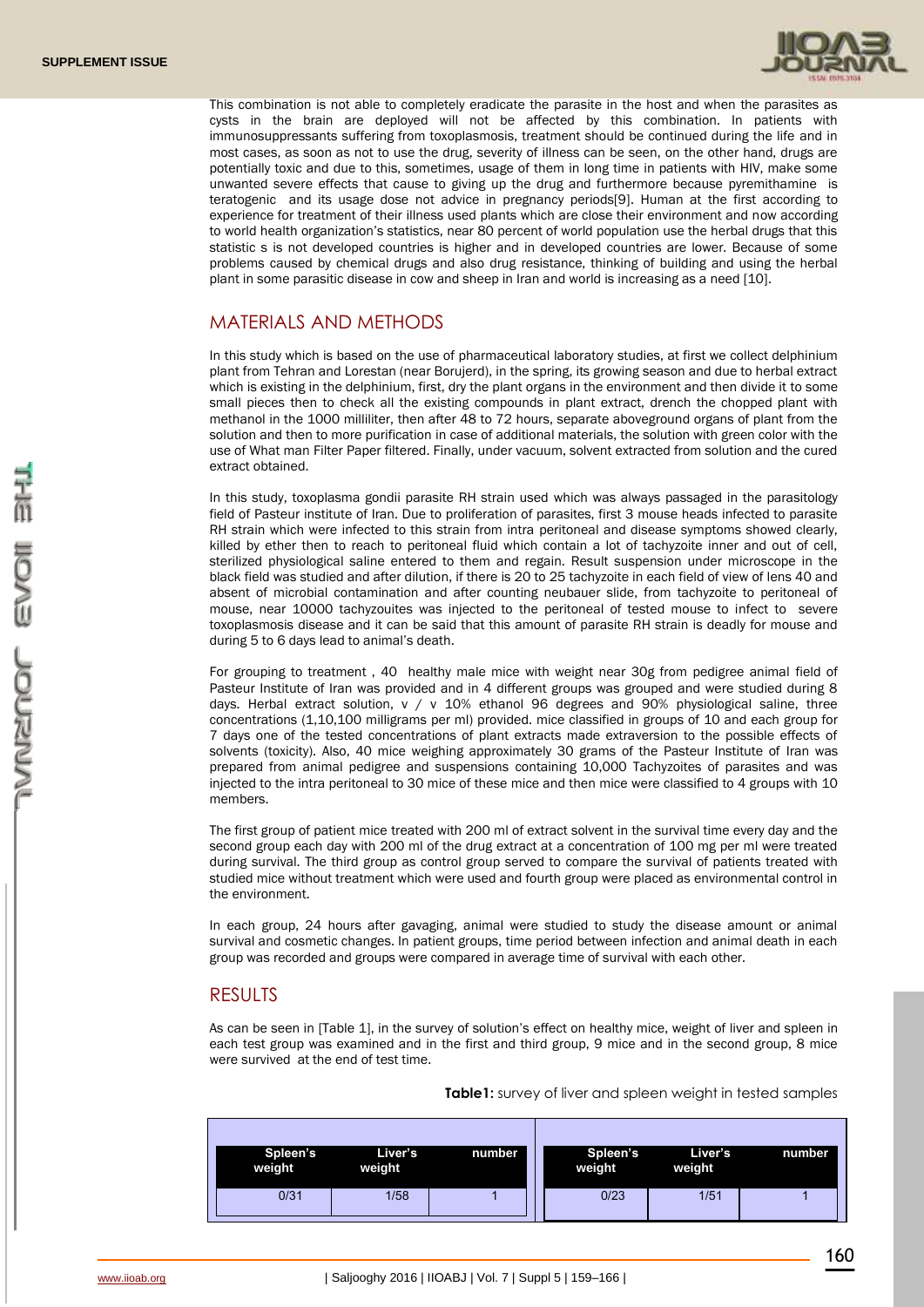

| 0/20               | 1/53                                                         | $\overline{2}$            | 0/25                                                       | 1/59           | $\overline{2}$ |
|--------------------|--------------------------------------------------------------|---------------------------|------------------------------------------------------------|----------------|----------------|
| 0/18               | 1/66                                                         | $\overline{3}$            | 0/33                                                       | $\frac{1}{81}$ | $\overline{3}$ |
| 0/29               | 1/71                                                         | $\overline{4}$            | 0/17                                                       | 1/44           | $\overline{4}$ |
| 0/17               | $\frac{1}{75}$                                               | $\overline{5}$            | 0/29                                                       | 1/79           | $\overline{5}$ |
| 0/27               | $\frac{1}{67}$                                               | $\overline{6}$            | $\overline{0/26}$                                          | 1/68           | $\overline{6}$ |
| 0/24               | $\frac{1}{64}$                                               | $\overline{7}$            |                                                            |                |                |
| 0/34               | 1/77                                                         | $\overline{8}$            | 0/18                                                       | $\frac{1}{46}$ | $\overline{7}$ |
| 0/51               | 1/60                                                         | $\overline{9}$            | 0/36                                                       | 1/82           | $\overline{8}$ |
| 0/27               | 1/65                                                         | <b>MEAN</b>               | 0/24                                                       | $\frac{1}{55}$ | $\overline{9}$ |
| 0/03               | 0/02                                                         | <b>SEM</b>                | 0/25                                                       | 1/62           | <b>MEAN</b>    |
|                    | Weight of liver and spleen in gavaged mice<br>with 100 mg/ml |                           | 0/02                                                       | 0/05           | <b>SEM</b>     |
|                    |                                                              |                           |                                                            |                |                |
|                    |                                                              |                           | Weight of liver and spleen in gavaged mice<br>with 1 mg/ml |                |                |
|                    |                                                              |                           |                                                            |                |                |
| Spleen's<br>weight | Liver's<br>weight                                            | Number                    |                                                            |                |                |
| 0/19               | 1/5                                                          | $\overline{1}$            |                                                            |                |                |
| 0/33               | 1/68                                                         | $\overline{2}$            |                                                            |                |                |
| 0/21               | $\frac{1}{37}$                                               | $\overline{\overline{3}}$ |                                                            |                |                |
| 0/25               | 1/53                                                         | $\overline{4}$            |                                                            |                |                |
| 0/38               | 1/87                                                         | $\overline{5}$            |                                                            |                |                |
| 0/40               | 1/98                                                         | $\overline{6}$            |                                                            |                |                |
| 0/45               | $\overline{2/3}$                                             | $\overline{7}$            |                                                            |                |                |
| 0/51               | 2/44                                                         | $\overline{8}$            |                                                            |                |                |
| 0/34               | 1/8                                                          | <b>MEAN</b>               |                                                            |                |                |
| 0/04               | 0/13                                                         | <b>SEM</b>                |                                                            |                |                |
|                    | Weight of liver and spleen in gavaged mice<br>with 10 mg/ml  |                           |                                                            |                |                |

In survey of effects on healthy mice group with plant extract solvent gavage, results of [Table 2] was seen as below and seen that these mice group, were gavaged for only seven days with plant extract solvent to survey, effect of toxicity of solvent. This group has 27.7 average weight which at the end of seventh day reduce to 25.9.This group was with 9 alive mice at the end of seventh day and the below table conclude weight of spleen and liver of this group at the end of this test. As you can see at chart 1, with respect to no special toxicity was observed at examination test of toxicity in different groups, high dose with 100 mg/ml was selected for patient treatment.

**Table 2:** weight of liver and spleen in healthy mice group with plant extract solvent gavage

| Spleen's<br>weight | Liver's<br>weight | number         |
|--------------------|-------------------|----------------|
| 0/34               | 1/64              | 1              |
| 0/42               | 1/76              | $\overline{2}$ |
| 0/21               | 1/44              | 3              |
| 0/36               | 1/64              | 4              |
| 0/12               | 1/12              | 5              |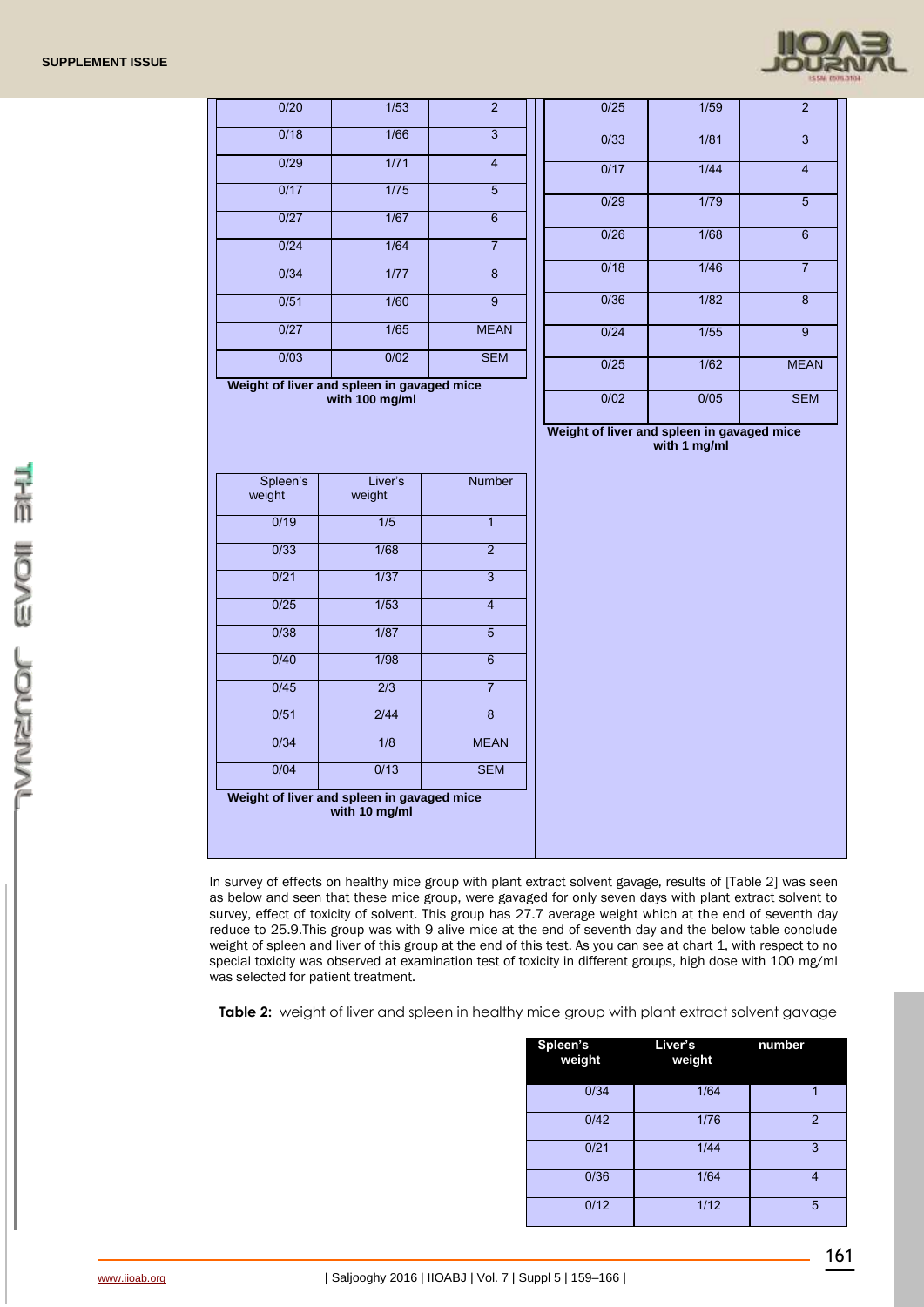

| 0/20 | 1/43 | 6           |
|------|------|-------------|
| 0/47 | 1/77 | 7           |
| 0/43 | 1/76 | 8           |
| 0/20 | 1/42 | 9           |
| 0/30 | 1/55 | <b>MEAN</b> |
| 0/04 | 0/07 | <b>SEM</b>  |

Due to weight changes in control and test groups, chart was drawn with Prism Chart pad software and control and test group was examined from statistical which was accorded to chart number 2 with 95.5 % significant differences in High Dose group.



#### **Fig. 1:** Chart of toxicity amount in delphinium's extract.

……………………………………………………………………………………………………



**Fig. 2:** Chart review of weight change in control and test groups.

……………………………………………………………………………………………………

Also, comparison of survival percent in control and test group according to chart number 3 which was drawn by Prism Graph pad software, control and test group was statistically analyzed which there was not any significant difference. (n=10mice/group, ANOVA).



**Fig. 3:** comparison of survival percent in control and test group.

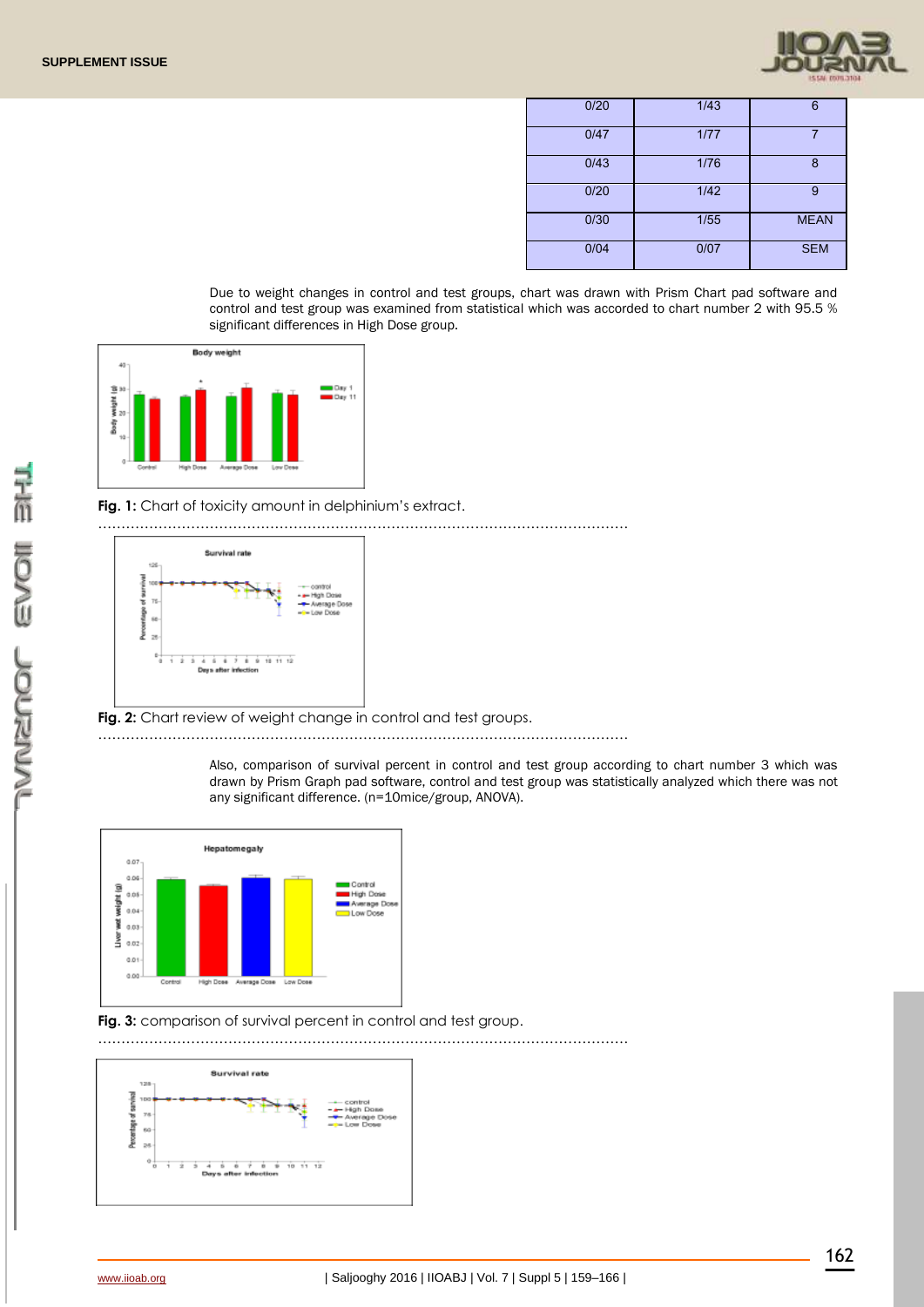

#### **Fig. 4:** Chart review of weight change in control and test groups.

……………………………………………………………………………………………………

Also, in comparison with survival percent in control and test group according to chart number 3 which were drawn by Prism Graph pad, control and test group were analyzed which there was not any significant difference(n=10mice/group, ANOVA).



## **Fig. 5:** Comparison of survival percent in the test and control groups.

……………………………………………………………………………………………………

In hepatomegaly assessment, in control and test groups according to chart number 4, wet weight of liver was considered as an index for hepatomegaly and under Prism Graph pad, control and test group was analyzed statistically which there was no significant difference(n=10mice/group , ANOVA).



#### Fig. 6: Hepatomegaly evaluation in experimental and control groups

……………………………………………………………………………………………………

In splenomegaly evaluation in control and test groups, spleen's weight was examined as an index for splenomegaly and according to chart number 5 which was drawn by Prism Graph pad and control and test group was analyzed statistically and there was not any significant difference. (n=10mice/group, ANOVA).



**Fig. 7:** splenomegaly evaluation in control and test group

……………………………………………………………………………………………………

In the study, patient mice had pharmaceutical solvent gavge that for 6 days, volume of 10% of ethanol 96 degrees and 90% of physiological saline was feed. In the first and second day of sickness, no difference between these groups of mice and healthy mice were observed. But on the third day of sickness, slight symptoms that include decreased mobility, secluding and lethargy was clear.

On the fourth day, symptoms such as lethargy, secluding and animal concentrating in the corner, not wanting to eat food, flanks going deep, hair bristling, closing the eyelids and sticky stools, more or less in these groups was observed and in the fifth day of sickness, symptoms of sickness was much higher and all mice were secluding in a corner of the cage and in this day, 5 mice were destroyed. On the sixth day, the mice immobilized and on this day,as well as four other mice in this group were destroyed and on the seventh day of study, the last mice in this group were wasted that by using the peritoneal fluid of mice and examining it under a microscope, severe toxoplasmosis cause of death was announced. But in patient mice with high doses of the drug solution 100mg / ml for 6 days with 100 mg ml equivalent to 200 micro liter were gavaged. Average weight of the first day of testing was equal to 34/5 grams and on the first and second day of sickness, there was no difference between the groups of these mice with normal mice but on the third day of sickness, slight symptoms include reduced mobility and secluding and lethargy was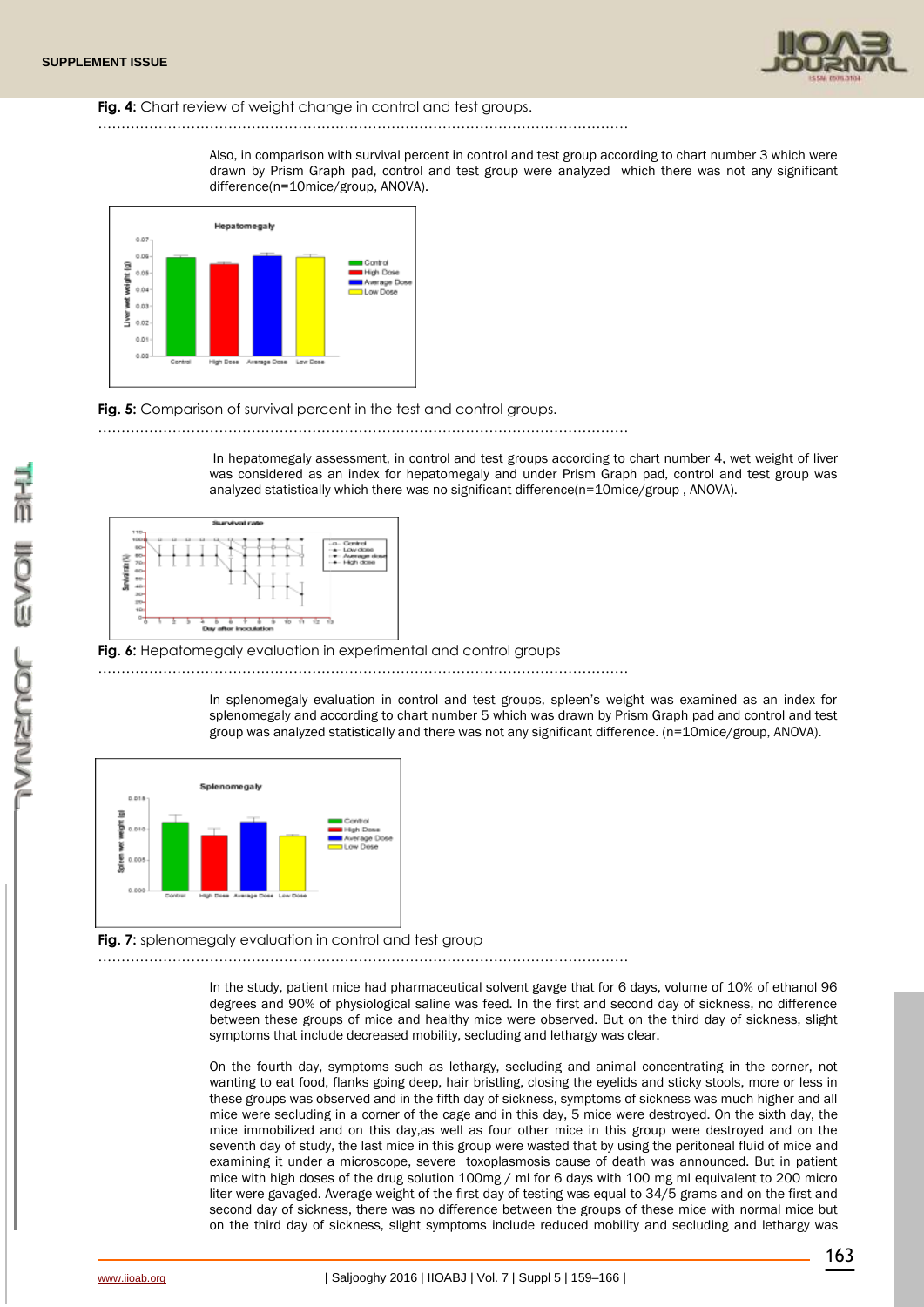

apparent. On the fourth day, symptoms such as animal's lethargy, secluding and concentrating in the corner, not wanting to eat food, flanks going deep, hair bristling, eyelids closing and sticky stools, more or less seen in this group and in the fifth day, sickness symptoms were get more and all mice in this group were secluding on the corner of the cage and one mouse were died. On the sixth day, mice were motionless and six other mice from this group were destroyed. On the seventh day, study of last three mice which were destroyed in this group, with respect to peritoneal fluid providing from these mice and analyzing it under microscope, sever toxoplasmosis cause of death was announced. On the patient mice group lacking treatment which kept in similar conditions like the others groups and was as control patient and no drug neither gavaged nor injected. At the first of our test, average weight was 30.75 gram and at the first and second day of sickness, no difference was between these groups with healthy mice but at the third day of sickness, slight symptoms including mobility reduction, secluding and lethargy was clear. At the fourth day, symptoms including lethargy, secluding, concentrated animal in the corner, not wanting to eat food, flanks going deep, hair bristling, closing the eyelids and sticky stools, more or less seen in this group. In addition, one mouse in this group had vanished. On the fifth day, symptoms was much higher, mice secluded in one corner of the cage and three mice in this group were destroyed. On the sixth day, mice were quite funky and fetide and mice were completely immobile and three others from this group were destroyed.

On the seventh day, the last three mice in this group wasted and due to the peritoneal fluid provided from these mice and examine it under a microscope, acute toxoplasmosis cause of death was announced. In the study of healthy mice groups and non-gavaged that were kept in similar conditions and other groups were fed the same food and water but were not infected with toxoplasma. No mouse waste and an average weight of the mice on the first day of testing were 15/33 and 25/35 gram at seventh day.

With these findings to examine the effects of delphinium on sick mice for 6 days, 200 ml of the pharmaceutical solution was injected intraperitoneally. On the first day of test, average weight of this group was equivalent to 34 g. In the first and second day of the disease, there was no difference between the groups of mice with normal mice but in the third day, mild symptoms include secluding, lethargy was visible, the fourth day, symptoms such as lethargy and secluding, center concentrating animal, not wanting to eat food, flanks going deep, hair bristling, closing the eyelids was apparent symptoms but on the fifth day, symptoms was much greater and all mice were secluded in a corner of the cage. On this day, 8 mice were wasted. On the sixth day, mice were immobilized and 2 last mice were wasted and by providing the peritoneal fluid of mice and examining it under a microscope, sever toxoplasmosis, cause of death was announced. But in the patient group with intra peritoneal injection of high dose of delphinium for amount of 100 mg / ml to 6 days Just intra peritoneal injection to an amount equivalent to 200 ml with an average weight of 34/3 gram on the first day of testing.

In first and second day of sickness, no difference was between these mice group with healthy mice. But at third day of sickness, slight symptoms of sickness include, reducing mobility, secluding and lethargy was visible and on the fourth day, symptoms such as lethargy, secluding, not wanting to eat food, flanks going deep, hair bristling, closing the eyelids was seen and 2 mice were destroyed. On the fifth day, sickness symptoms were much higher and all mice were secluding on the corner. In this day, 4 mice wasted. At the sixth day, mice were immobilized and the 4 last mice wasted too that according to providing the peritoneal fluid from these mice and analyzing them under microscope, severe toxoplasmosis was announced the cause of death. In patient mice lacked treatment which kept in similar conditions and were considered as control for patients and for this group, no drug was injected. Average weight at the first of test was equivalent to 33/9 gram and at the first and second day of sickness, there were not any difference between these mice with healthy mice. But at the third day of sickness, slight symptoms of sickness include reducing mobility, secluding and lethargy was visible and at the fourth day, symptoms such as lethargy, secluding, center concentrating, not wanting to eat food, flanks going deep, hair bristling, closing the eyelids was seen.

At the fifth day, sickness symptoms were much higher and all mice were secluding at the corner and 6 mice were wasted.

At the sixth day, mice were immobilized and 4 last mice wasted and according to peritoneal fluid providing of these mice and analyzing it under microscope, cause of death was announced toxoplasmosis.

In healthy and patient group which lacked of intra peritoneal injection that kept at similar condition such as other groups and feed similar water and food but they were not infected to toxoplasma parasite, no mice were wasted because of animal house's condition and work condition and average weight of these mice at the first and sixth day were equivalent to 33/8.

## **DISCUSSION**

In a study, the amount of activity and impact of Consolida oliveriana plant flavonoids in the trypanosome cruzi intracellular and extracellular forms was studied by Samira Boutaleb-Charki and colleagues that showed acetylated flavonoid compounds are potent inhibitors of epimastigote epidermal growth with similar activity of benzidazol [13]. In another study, anti plasmoid activity of Atisinium chloride from Aconitum orochyseum plant was studied by Phurpa Wangchuk and his colleagues that this study provide first evidence in support of one of the treatments shown in Greece traditional medicine that these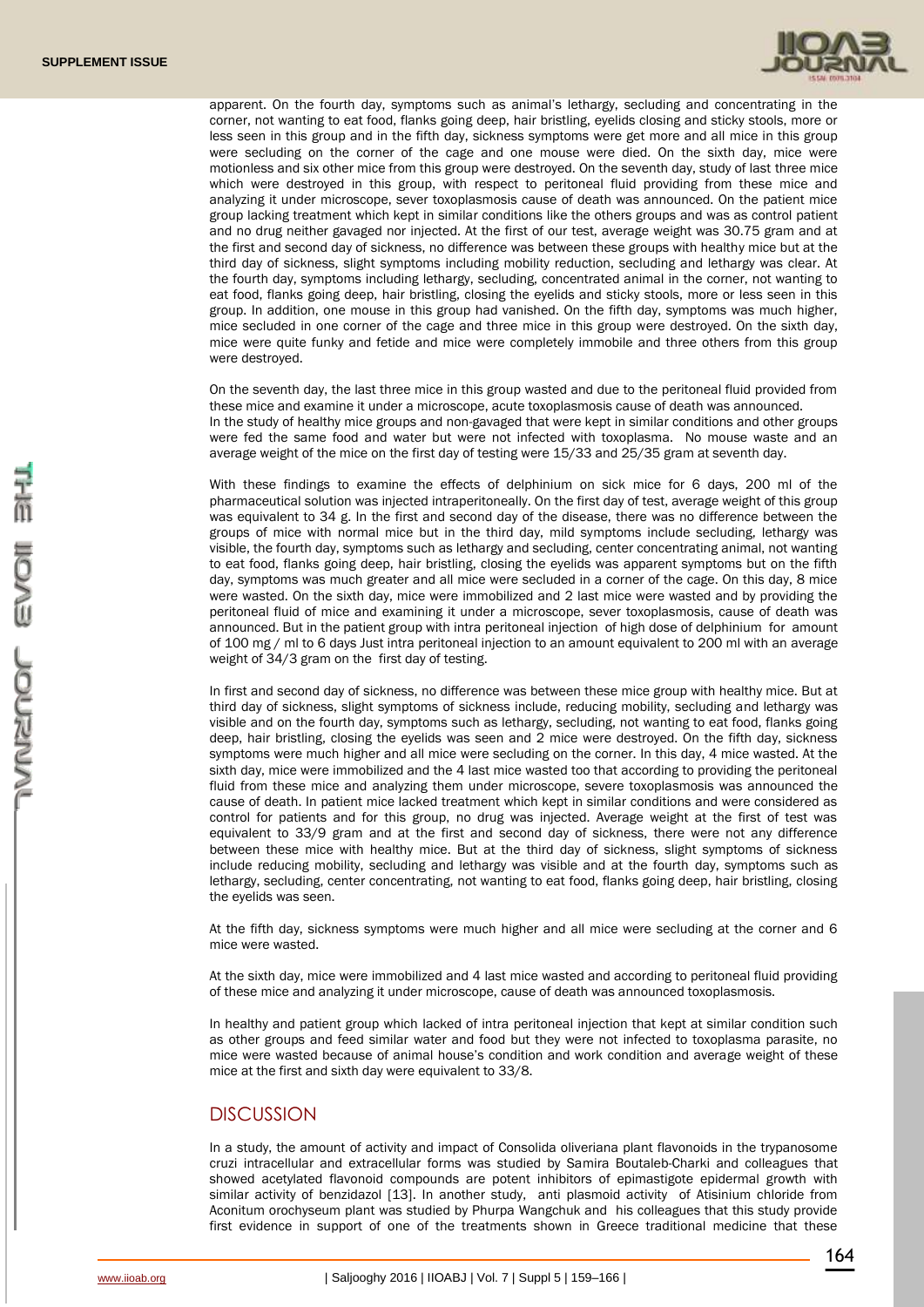

alkaloids also shows a new potential anti-malarial structure [14]. Doroudgar and colleagues (2007) at a study surveyed concentration of 1, 3 and 5 percent of ethanol plant Artemisia plant hydroalcholic emulsion (Artemisia sieberi) on the wounds that result from leishmaniasis major in BALB/c mice and concluded that the extract of Artemisia in used concentration is not effective on leishmaniasis major and microscopic examination of samples taken from mice under studied were positive.

In another study, flavonoid of Delphinium staphisagria plant on leishmania by Inmaculada Ramirez-Macias and colleagues were studied that studies showed that flavonoid derivatives are active on leishmania infantom and leishmania braziliensis [16]. In a study that was reviewed by Diaz and colleagues, cytotoxic activity of flavonoid derivatives of Consolida oliveriana plant that kaempferol tetra-acetate , quercetin penta acetate, trifolin hepta acetate, considerable toxicity showed[17]. In a study that was for determining for 3 species D. D. glaucum, D. barbeyi and. occidentale from Delphinium family by James A. Pfister and colleagues was done, they resulted that D. glaucum have more toxicity in 3 species. In a study that was done by Grandez and colleagues, four alkaloids olivimine, olividin, 8-O-methylcolumbianine, 7alphahydroxycossonidine were separated from atmospheric organ [18].

In another study, alkaloids antioxidant activity of Delphinium linearilobum plant was done by Kolak Ufuk, in this study that spectroscopy technique was used for determination of adversity and structure. In study that was done by Zhou and colleagues, they could to separate three new alkaloids trifoliolasine A (1), trifoliolasine B (3), trifoliolasine C (5)for the first time from the Rannunculaceae family and they grow in china province(10). Khosh zaban and colleagues (2008) in a research reviewed the effect of peganum aqueous extract on severe toxoplasmosis on BALB/c mice and they treat mice with toxoplasma gondii parasite RH strain which were infected as subcutaneously after 24 hours for 7 days. Result of this study showed that peganum extract lead to more survive on animal infected to toxoplasma. In this study, best dosage of increase from the survive time was 300 micrograms/kilograms of mice weight from peganum aqueous extract [19].

#### In another study, aqueous and alcoholic extract of Piper nigerum ، fratescens

Capsicum ، Curcuma longa , Cinnamomum cassia plants in 100 milligram/kilogram and 200 milligram/kilogram on day was reviewed on the swiss albino mice which was infected from intraperitoneal with 2×  $[10]$ <sup>2</sup> of tachyzoite for 7 days and it was observed that all treated mice were wasted until seventh day. On the eighth day, existence tachyzoites in peritoneal was counted and compared to patient control group that based this, the Curcuma longa had best effect of alcoholic extract that 100 milligram/kilogram dosage and 200 milligram/kilogram dosage on a day, respectively, 98/6% and 99/2% they had parasites prevention [20]. In a study that was done by Roostaeean and colleagues, anti-malaria activity of Artemisia diffusa plant extract on Plasmodium berghei on malaria mouse model, in vivo ,was surveyed which showed that Artemisia diffusa plant extract can be for growth inhibitor of Plasmodium berghei in mouse body. In a study, activity amount and flavonoid effect of Consolida oliveriana plant on leishmania was studied by C.Marin, S. Boutaleb-Charki and colleagues that showed flavonoid compounds can be growth inhibitor promastigote and leishmania amastigote which flavonoid acetyl compounds can be more active.

In a study which was by Clotilde Marin and his colleagues on laboratory condition on trypanocidal activity from nine separated flavonoid oboveground organs of 'Delphinium staphisagria plant in both acute and chronic phase of chagas disease was studied. Anti-proliferation activity of this material against trypanosome cruzi on the epi mastigote, amastigote and tripomastigote forms was in some cases had stronger activity of anti trypanosomatid and lower toxicity of reference drug, benznidazol.[25]. Khoshzaban and colleagues(2007) in a watery extract effect and garlic pill reviewed on sever toxoplasmosis on BALB/c mouse and in this study, to severe infection in mice intraperitoneal 10000 tachyzoites of toxoplasma gondii of RH strain was injected to mice and 24 hours after infection, treatment started and continued for 7 days and observed that control mouse group died after injection of toxic dosage of parasite along 4 to 5 days while 100 percent of treated mice was alive until fifth day and the result of this study showed that garlic extract lead to survive increase in infected animals with dosage that made it to toxoplasma and the best effective dosage in the case of survive time of 200 milligram/kilogram of mice weights from garlic extract.

## **CONCLUSION**

Generally, based on this study result, with considering results of the other studies in the case of medicinal plants on parasites cases, can concluded that in this study, to study the effect of delphinium plant on severe toxoplasmosios, at first, 40 healthy mice was classified into 4 groups. To one of groups, only drug solvent was gavaged. Three remained group respectively, with solution of plant with 1,10,100 milligram/liter were gavaged. Result of drug toxicity in one week was not considerable. Therefore, according to statistical results we reach to this resultant that plant extract was lack of toxicity and did not effect on liver and spleen of healthy mice.

Then, in the next study, 40 mice were classified on four groups and one group was considered as healthy control group. 30 other mice were infected to toxoplasma gondii RH strain. One control patient group (lack of treatment), one patient group with plant high dosage solution of treatment and the last patient group had pharmatical solvent gavage. After 7 days, only healthy group was remained that showed delphinium does not have considerable effect on toxoplasma parasite as the survive of infected mice in group under